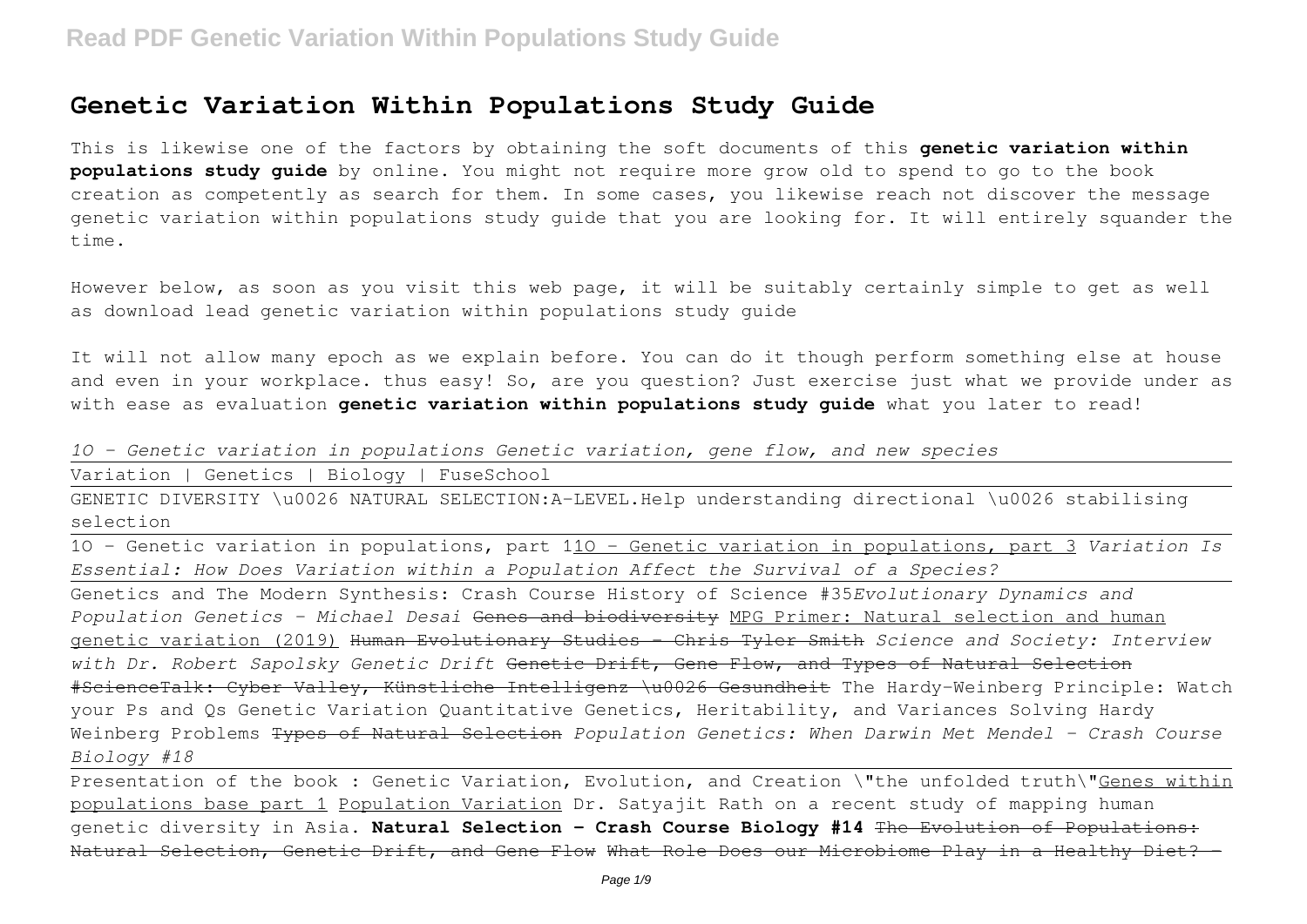#### with Tim Spector *Genetic Variation Within Populations Study*

Population genetics is the study of genetic variation within populations, and involves the examination and modelling of changes in the frequencies of genes and alleles in populations over space and time. Many of the genes found within a population will be polymorphic - that is, they will occur in a number of different forms (or alleles ).

#### *Population genetics — University of Leicester*

Genetic variation in a population is derived from a wide assortment of genes and alleles. The persistence of populations over time through changing environments depends on their capacity to adapt...

## *The Genetic Variation in a Population Is Caused by ...*

Abstract Genetic diversity within a population, such as polymorphisms and personality, is considered to improve population performance because such intraspecific variations have the potential to al...

### *Intrapopulation genetic variation in the level and rhythm ...*

Genetic variation comes in the form of different alleles for any given gene. A population'sgene poolis the combined alleles of all the individuals in a population. Biologists measure the genetic diversity of a population by calculating the frequencies, or rates, of each allele in the gene pool.

#### *SECTION GENETIC VARIATION WITHIN POPULATIONS 11.1 Study Guide*

Genetics: Genetic variation in African populations More than three million new genetic variants are uncovered in one of the most extensive studies of high-depth-sequenced African genomes reported to date. This study, published this week in Nature, provides insights into ancient migrations along the routes of Bantu-speaking populations.

#### *Genetics: Genetic variation in African populations*

The human mitochondrial DNA. Human genetic variation is the genetic differences in and among populations. There may be multiple variants of any given gene in the human population ( alleles ), a situation called polymorphism . No two humans are genetically identical.

#### *Human genetic variation - Wikipedia*

genetic variation must exist in a population increases the cha…. genetic variation. a wide range of phenotypes increases the likelihood that some…. Key concept. a population shares a common gene pool. Main idea. genetic variation must exist in a population increases the cha.... 24 terms. bernarda114212.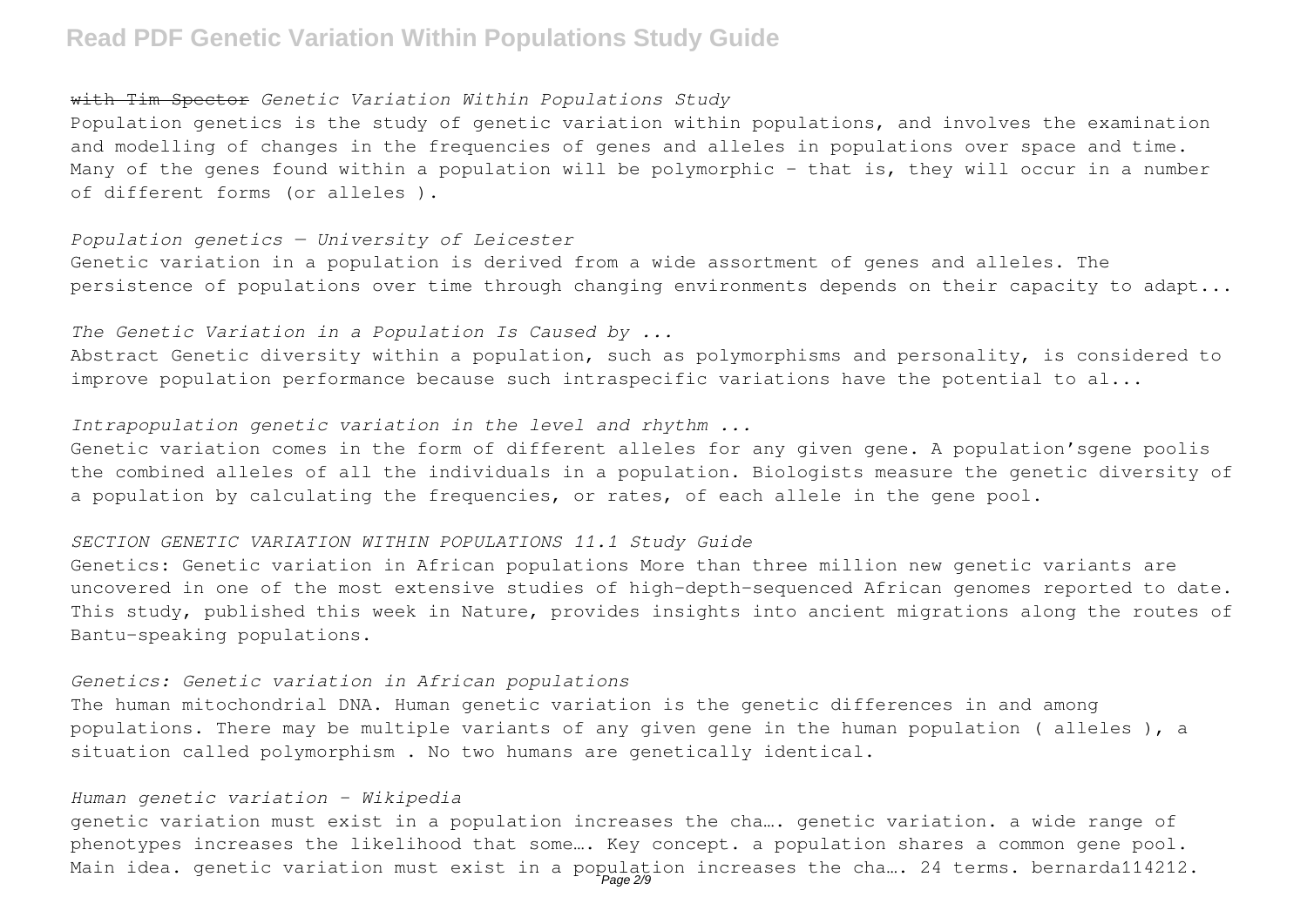#### *genetic variation within populations Flashcards and Study ...*

DNA Mutation: A mutation is a change in the DNA sequence. These variations in gene sequences can sometimes be... Gene Flow: Also called gene migration, gene flow introduces new genes into a population as organisms migrate into a new... Sexual Reproduction: Sexual reproduction promotes genetic ...

#### *Genetic Variation Definition, Causes, and Examples*

Genetic variation within populations. STUDY. PLAY. Key concept. a population shares a common gene pool. Main idea. genetic variation must exist in a population increases the chance that some individuals will survive. what kind of variation must exist in a population that has a wide range of phenotypes. genetic variation.

## *Genetic variation within populations Questions and Study ...*

Genetic variation in a group of organisms enables some organisms to survive better than others in the environment in which they live. Organisms of even a small population can differ strikingly in terms of how well suited they are for life in a certain environment. An example would be moths of the same species with different color wings.

#### *Genetic Variation | National Geographic Society*

The majority of genetic variation in the human species exists within local populations, and a smaller fraction (typically about 10 to 15%) is found among geographic races. It is also important to consider the pattern of among-group variation as well as the magnitude.

#### *Genetic Variation Among Populations | Encyclopedia.com*

The study of genetic variations in Homo sapiens shows that there is more genetic variation within populations than between populations. This means that two random individuals from any one group are almost as different as any two random individuals from the entire world.

### *Activity 1: Genetic Variation in Populations*

Variability within and among populations: It was possible to unambiguously identify the haplotype of every individual allele at each of the three nuclear loci (Tables 4, 5 and 6). A total of 24 polymorphic sites (base substitutions and insertion/deletions) in the three loci give rise to only 18 single-locus haplotypes.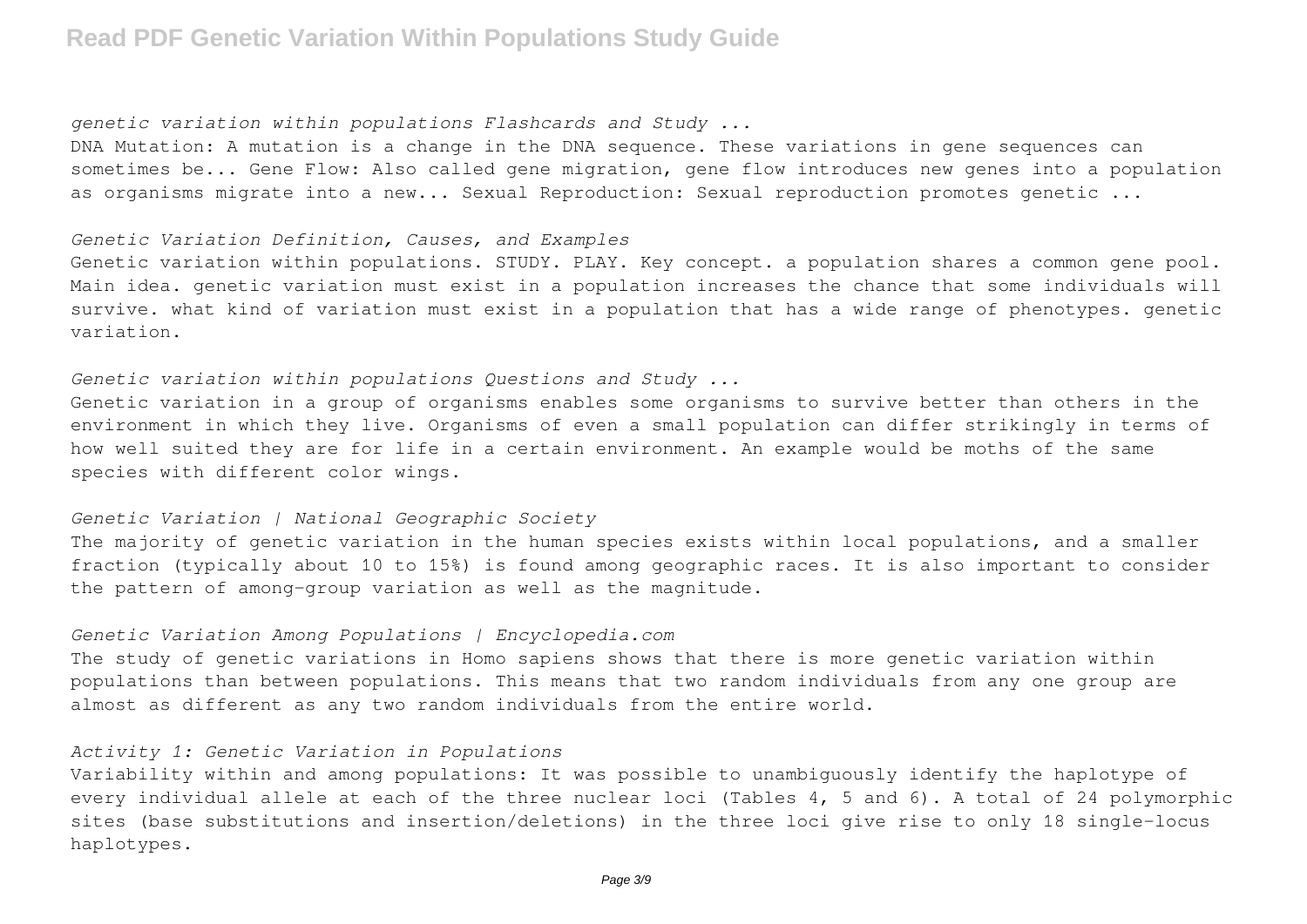### *Genetic Variation Within and Among Populations of ...*

e Population genetics is a subfield of genetics that deals with genetic differences within and between populations, and is a part of evolutionary biology. Studies in this branch of biology examine such phenomena as adaptation, speciation, and population structure.

### *Population genetics - Wikipedia*

This study contributes a major, new source of African genomic data, which showcases the complex and vast diversity of African genetic variation. And it will support research for decades to come.

### *Major new study unveils complexity and vast diversity of ...*

The study of genetic variation both within and between populations is called population genetics, and it includes the study of allele frequen- cies for discontinuous traits. The measuring of allele frequencies requires that the different genotypes, and the alleles responsible for them, can readily be distinguished from one another.

#### *Human Variation - Bates College*

Very few African individuals have been included in studies looking at genetic variation. Studying African genomes fills a gap in the current understanding of human genetic variation and gives new ...

## *Africa study finds three million new genetic variations ...*

To better understand evolutionary processes, researchers investigate both the amount and pattern of genetic variation within populations. "Polymorphism" refers to the presence in the same population of two or more alternative forms of a distinct phenotype such as flower color and size morph.

### *Genetic Variation - an overview | ScienceDirect Topics*

Marked mitochondrial genetic variation within C. sinensis An analysis of haplotypic diversity indicated marked genetic variation among the 183 C. sinensis specimens (Hd = 0.998; Table 3), and within all subpopulations relating to geographical provenance (0.939 to 1.000) and host species (cat, dog or cyprinid fish) (0.939 to 1.000).

This book assesses the scientific value and merit of research on human genetic differences--including a collection of DNA samples that represents the whole of human genetic diversity--and the ethical,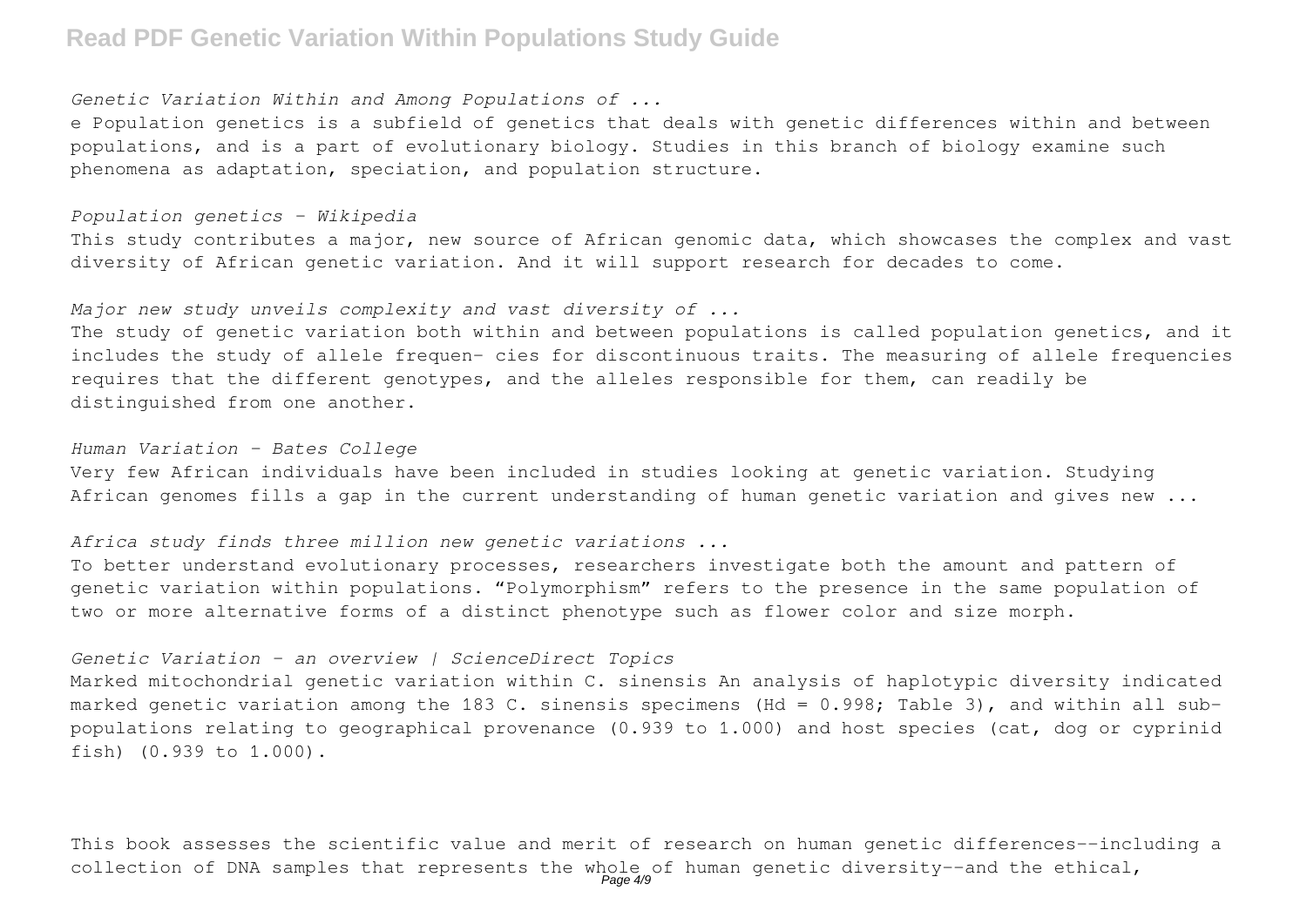organizational, and policy issues surrounding such research. Evaluating Human Genetic Diversity discusses the potential uses of such collection, such as providing insight into human evolution and origins and serving as a springboard for important medical research. It also addresses issues of confidentiality and individual privacy for participants in genetic diversity research studies.

The Fourth Edition of Genetics of Populations is the most current, comprehensive, and accessible introduction to the field for advanced undergraduate and graduate students, and researchers in genetics, evolution, conservation, and related fields. In the past several years, interest in the application of population genetics principles to new molecular data has increased greatly, and Dr. Hedrick's new edition exemplifies his commitment to keeping pace with this dynamic area of study. Reorganized to allow students to focus more sharply on key material, the Fourth Edition integrates coverage of theoretical issues with a clear presentation of experimental population genetics and empirical data. Drawing examples from both recent and classic studies, and using a variety of organisms to illustrate the vast developments of population genetics, this text provides students and researchers with the most comprehensive resource in the field.

This volume considers the genetic variability of human populations, particularly in the tropics: its origins and maintenance, and its contribution to the phenotypic variability of complex characters. The first section deals with the ways of analysing genetic variation and provides a valuable review of relevant developments in molecular biology. The origin and maintenance of genetic diversity is considered in the second section with data presented for Pacific, African, Asian and Central American populations. The final section concerns characters in which the genetic contribution to variability is complex and shows how such characters may be used to elucidate biological problems of affinity and differentiation, of adaptation and survival. Published as part of the Decade of the Tropics research programme of the International Union of Biological Sciences, this volume will be of particular interest to human geneticists, physical and biological anthropologists.

Essay from the year 2002 in the subject Biology - Genetics / Gene Technology, grade: 1.1 (A+), Oxford University (New College), 13 entries in the bibliography, language: English, abstract: In the mid-1980s one of the most important studies by Sibley and Ahlquist on our relationship to apes and monkeys found that our closest relatives are the chimpanzees and the bonobos. The study of genetic diversity within both human and chimpanzee populations has been of major interest as researchers have been and are still<br>Page50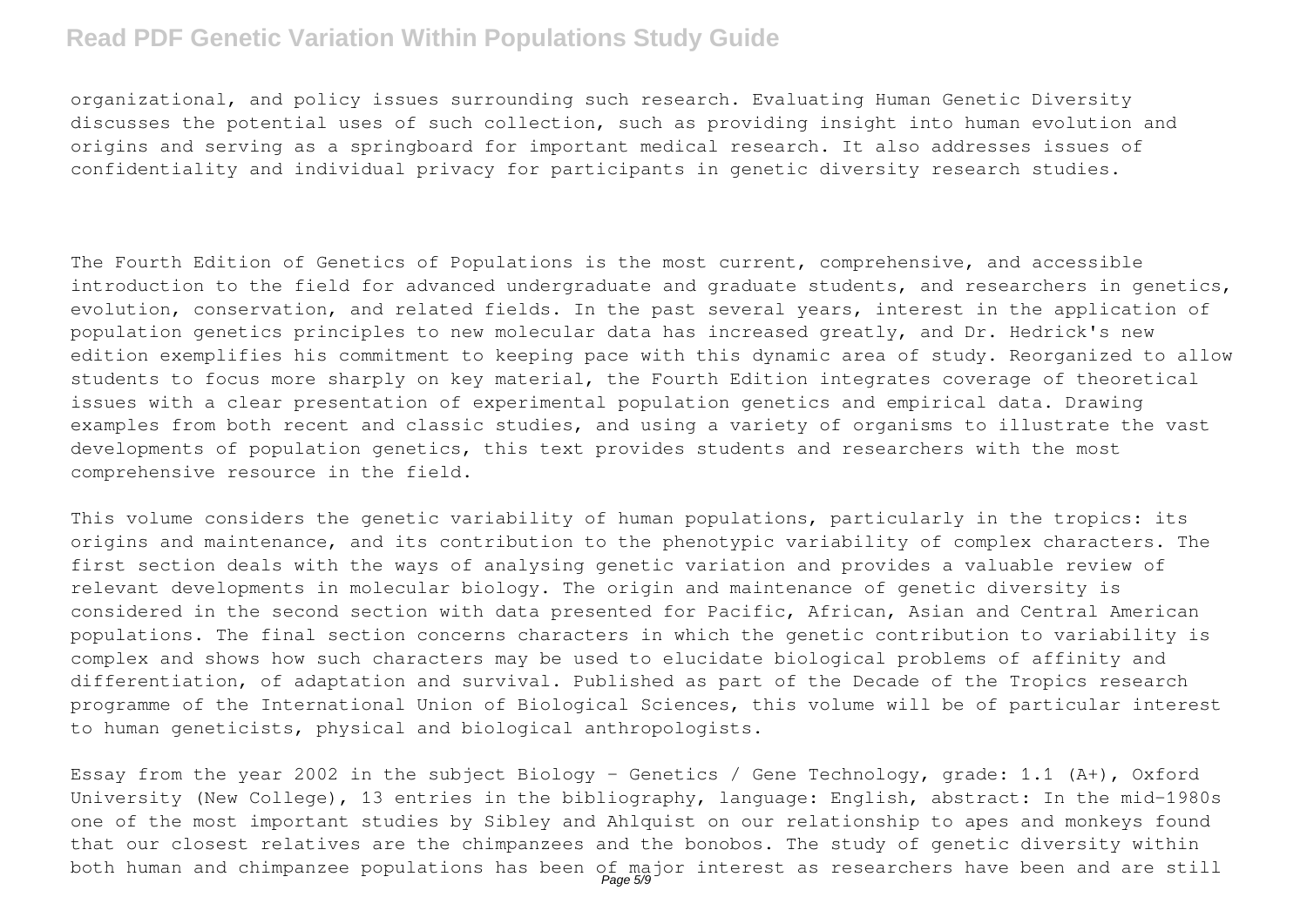trying to find out about the differences in genetic diversity between the two otherwise so closely related species. The genetic diversity refers to the amount of genetic variation found in a population. It has been discovered that chimpanzees have a greater total genetic diversity than humans, but that there are exceptions such as in the major histocompatibility complex in which chimpanzees display a low genetic diversity. I am going to explore how the total genetic diversity is surveyed in and distributed among human and chimpanzee populations and I am going to compare their levels of total diversity. I am also going to explore whether different types of polymorphism reveal the same patterns of distribution within and among populations.

Abstract: In this study, the relative influences of selection, gene flow, and other evolutionary forces on the spatial structure of genetic variation within a eucalypt species complex (the spotted gums: genus Corymbia, section Politaria) were assessed. The study investigated the spatial genetic structure among four putative species of spotted gum (broad-scale), as well as within a single population (fine-scale) of one species, using both molecular and quantitative markers. The spotted gum complex occurs naturally across a range of 2500 km in eastern Australia. Spatial genetic variation within and between the four putative spotted gum species was examined using both chloroplast and nuclear markers. No significant differentiation was found between the three northern species of the complex, C. citriodora, C. variegata and C. henryi. The southern species, C. maculata, shared no haplotypes with any of the three northern species. These results disagree in part with those reported in a previous allozyme based study in which C. henryi was found to be significantly divergent from C. variegata (with which it is sympatric) and more closely aligned with C. maculata. Re-analysis of the allozyme data provided evidence of selection acting at the PGM2 locus within populations of C. variegata and C. henryi. The exclusion of this locus from the data set led to concordance between the cpDNA and nDNA analyses. Restricted gene flow and evidence of isolation by distance were identified as the dominant processes influencing the contemporary distribution of the cpDNA haplotypes. No geographic structure of haplotypes was found and complex genealogical relationships between haplotypes indicated the combined effects of past fragmentation, range expansion and possible long distance dispersal events. The variation and spatial structure in both neutral molecular markers and quantitative genetic traits were compared to explore the relative influences of dispersal and selection within a single eucalypt population. Both mature trees (n=130) from a natural population of C. variegata and their progeny (n=127) were sampled. A very high outcrossing rate (98%) was estimated for the population based on data from seven microsatellite loci. This suggested regular pollen-mediated gene flow into the population, further supported by the observed high levels of genetic diversity and polymorphism. Significant positive spatial structure was found between parent trees occurring up to 150 m apart in the natural forest, although genetic distance<br>Page 6/9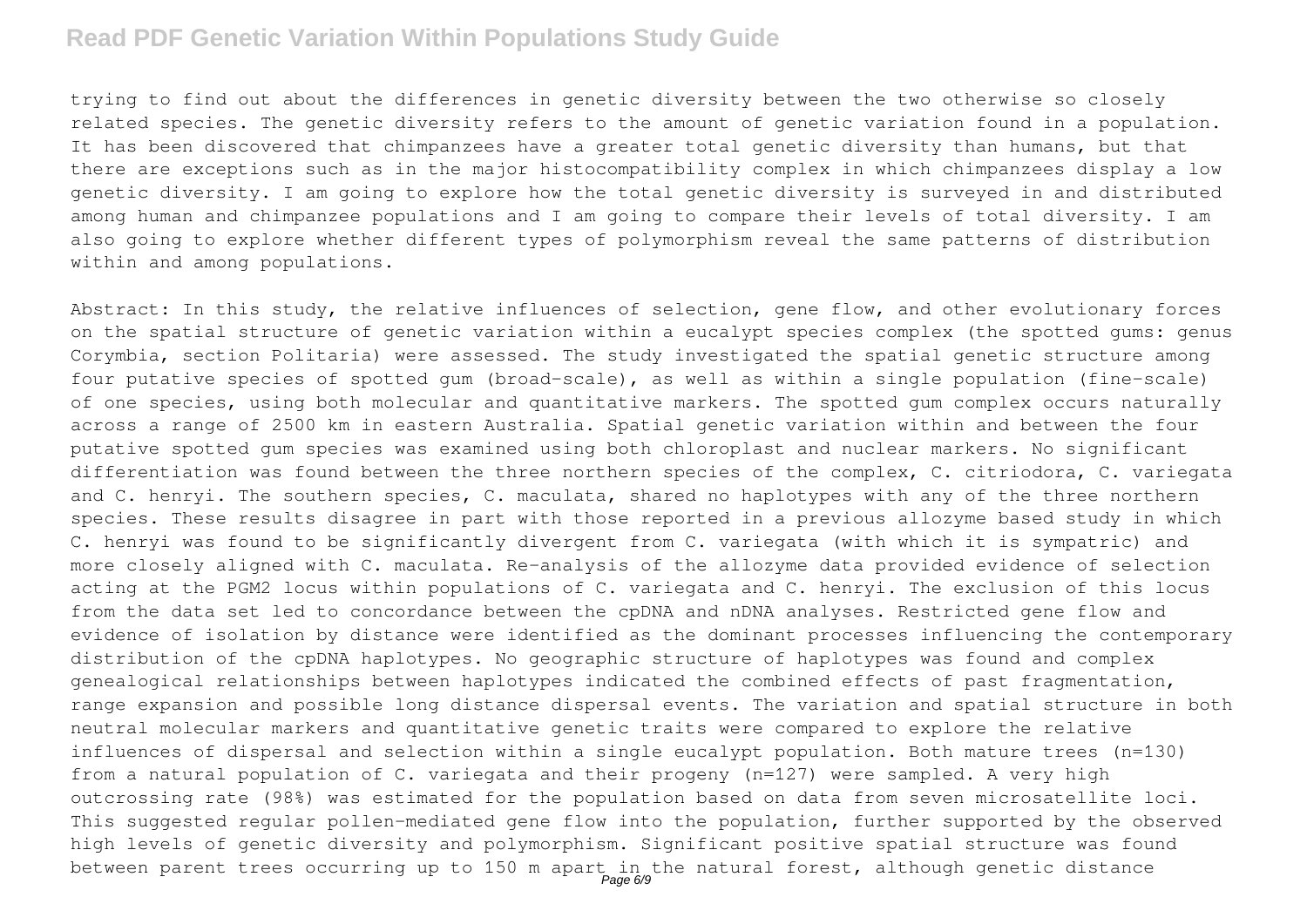between these individuals suggested limited relatedness (i.e. less than half-sib relatedness). The effect of pollen-mediated gene flow appears, therefore, to swamp any effect of nearest neighbour inbreeding which has been reported in other studies of eucalypt populations and has been attributed to limited seed dispersal. Resistance to the fungal disease Sporothrix pitereka (Ramularia Shoot Blight) was measured on progeny from each of the population study trees. Substantial resistance variability was found, along with a high estimate in heritability of resistance (0.44 plus or minus 0.06), indicating significant additive genetic variation within the population. Spatial analysis showed no significant spatial structure with resistant and susceptible genotypes apparently distributed randomly throughout the population. The lack of concordance between the molecular and quantitative markers suggests that there may be a cost to resistance. Temporal variation in the severity of disease outbreaks may have then led to differential selection of seedlings across many generations, maintaining variability in disease resistance and facilitating the apparent random distribution of disease resistant and susceptible genotypes throughout the population. C. variegata is an important commercial forestry species. The identification of strong genetic control in the disease resistance trait, as well as significant adverse genetic and phenotypic correlations between susceptibility and growth traits, will aid future breeding programs. Controlled crosses between resistant genotypes from this population should result in strong genetic gains in both resistance and growth, with little costs associated with inbreeding depression due to the highly outcrossed nature of the population.

This book deals with central concepts in population genetics, describing the main evolutionary processes that influence the allele frequency distribution and change. The different chapters discuss topics such as population size and structure, migration, inbreeding and interbreeding, mechanisms of extinction and speciation, along with different data techniques and molecular methods used for detecting DNA sequence variation in the study of genetic polymorphisms. Part of the book includes statistical and computational methods commonly used to process population genetics data, which constitute an essential tool for understanding the concepts discussed. The book will be a useful reference for graduate students and researchers working on population genetics, and other related areas including microbiology, genetics, molecular biology, ecology, anthropology and others.

The majority of diamondback terrapin (Malaclemys terrapin ) genetics studies have focused on Atlantic Coast populations. In contrast, only a few studies have been published examining the genetic structure of Gulf Coast terrapin (Forstner et al. 2000; Hart 2005; Hauswaldt & Glenn 2005; Coleman 2011). Particularly, information is lacking for populations along the northern Gulf Coast of Mexico within the subspecies ranges of the Texas ( M. t. littoralis ) and Mississippi ( M. t. pileata ) diamondback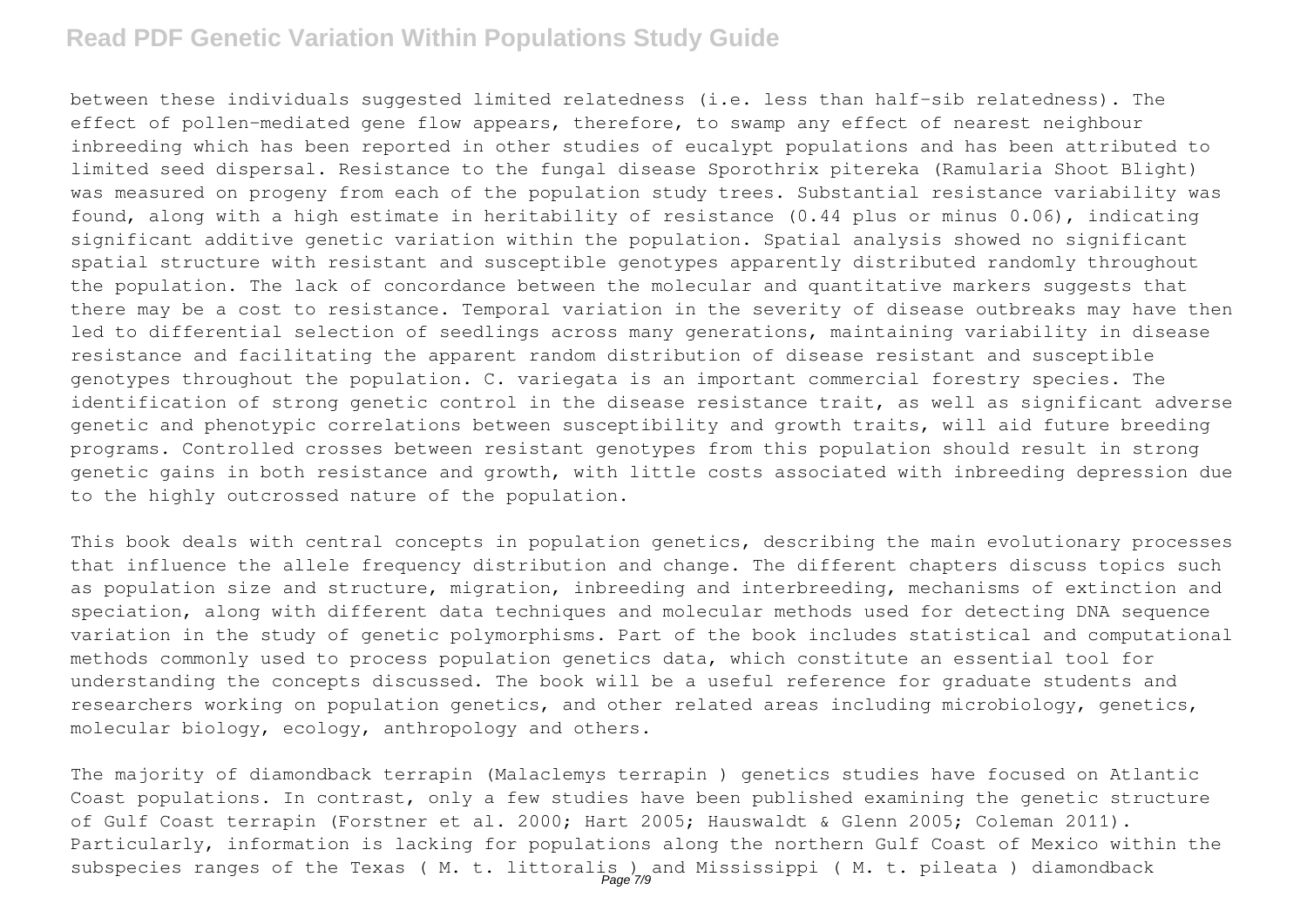terrapin. Previous to this study, the only northern Gulf Coast populations to have been genetically assessed in published literature were in Nueces Bay, Texas, Cocodrie Bayou, Louisiana, and Mobile Bay, Alabama (Forstner et al. 2000; Hart 2005; Hauswaldt & Glenn 2005; Coleman 2011). To date, no genetic studies have been published on terrapin populations in Galveston Bay, Texas, which is located on the eastern end of the M. t. littoralis subspecies range. This study provides the first genetic information for terrapin populations in Galveston Bay and offers a comparison of genetic variation and diversity among other northern Gulf Coast populations utilizing polymorphic microsatellite DNA markers developed by King and Julian (2004). Reference DNA samples were acquired from previously sampled northern Gulf Coast populations in Nueces, TX, Louisiana, and Alabama, and were compared with Galveston Bay terrapin. Results found in previous studies (Hart 2005; Coleman 2011) were also compared with the results of the reference samples collected in this study, as well as with the genetic diversity found for Galveston Bay. Analyses of molecular variance (AMOVA) were performed to test for genetic differentiation among populations using Wright's F-statistics fixation and differentiation estimator indices. Observed heterozygosities were tested for agreement with Hardy-Weinberg Equilibrium to determine the likelihood of random mating within and among populations. Genetic diversity was assessed based on the number of different alleles observed within each population and compared with results of diversity using Shannon's Information Index. Twenty-one informative alleles on 8 different loci with frequencies of at least 5% were identified for characterizing individuals from northern Gulf Coast terrapin populations and pairs of populations. No significant genetic differentiation was found within Galveston Bay populations. However, with the exception of the Louisiana and Alabama populations, the northern Gulf Coast populations exhibited a significant degree of genetic differentiation among populations and demonstrated a direct, positive correlation with spatial distribution between each pair of populations. Based on the findings of this study, it was concluded that northern Gulf Coast terrapin populations (ranging the coast from Nueces Bay, TX east to Dauphin Island, AL) are distributed within 3 distinct genetic metapopulations, where Louisiana and Alabama terrapin are within a single metapopulation, and the two Texas terrapin populations (Nueces and Galveston) were each within a distinct metapopulation. Additionally, based on the populations sampled in this study, the minimal spatial distance segregating any neighboring pair of genetically distinct northern Gulf Coast metapopulations was found to be approximately 300 kilometers. No significant difference in genetic diversity was found among the northern Gulf Coast populations. The findings of this study emphasize the importance of how additional terrapin population genetics studies in non-sampled areas, in combination with previously collected data, can alter and refine scientific understanding of how species genetic metapopulations interact.

As the population of older Americans grows, it is becoming more racially and ethnically diverse.